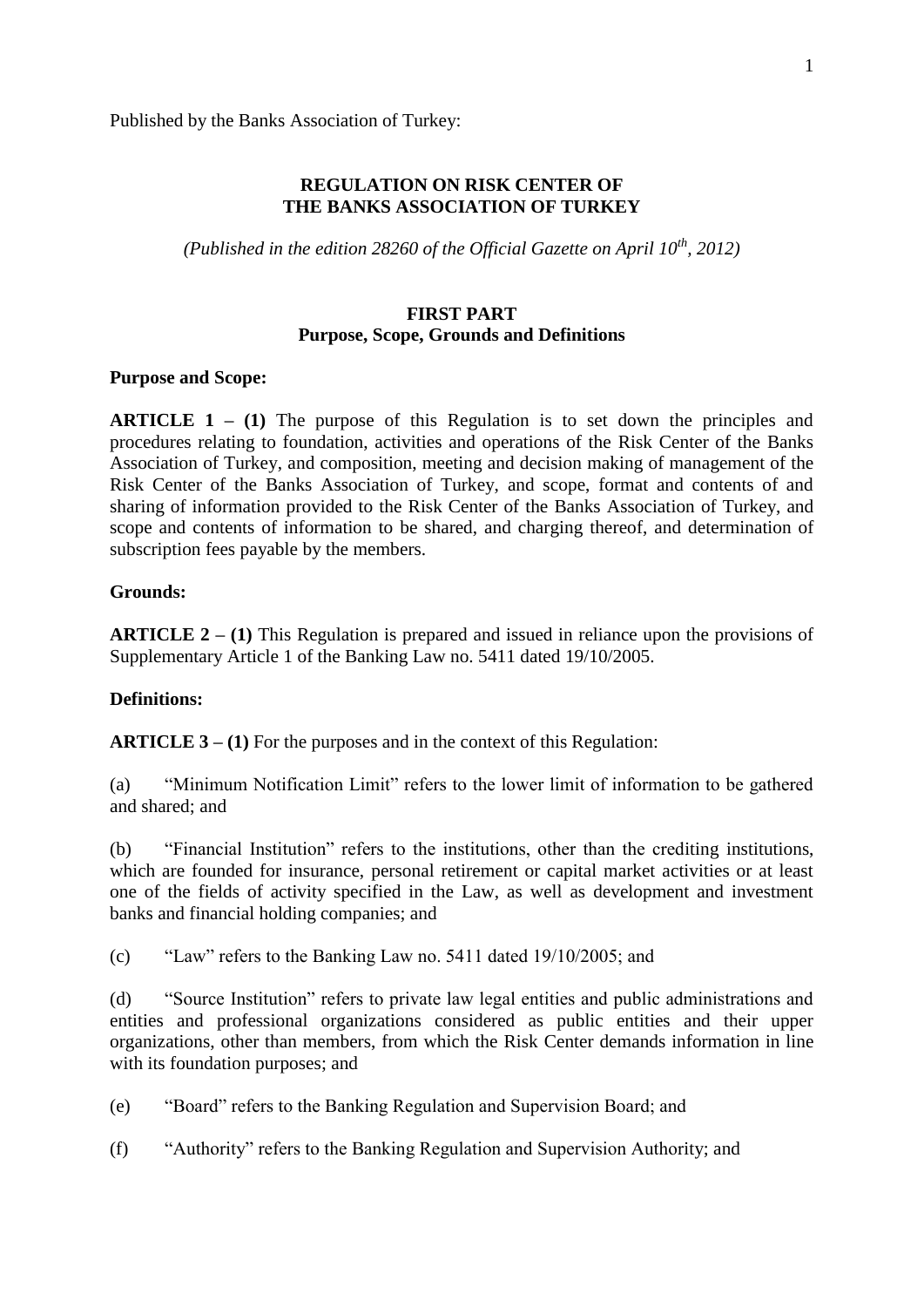(g) "Crediting Institution" refers to deposit banks and participation banks; and

(h) "Central Bank" refers to the Turkish Central Bank; and

(i) "Customer" refers to all natural persons and legal entities about which information is gathered in accordance with the foundation purposes of the Risk Center; and

(j) **(Revised by the Regulation no. 2013-28730 dated 06/08/2013)(1)** "The Risk Center" refers to the Risk Center of the Banks Association of Turkey, not having a separate legal personality, established as a part of the Banks Association of Turkey, in order to gather risk information about customers of crediting institutions and other financial institutions to be deemed fit by the Board, and to share such information with the said institutions and with natural persons or legal entities themselves or subject to prior consent thereof, with natural persons or legal entities, as stipulated in Supplementary Article 1 of the Law; and

(k) "The Risk Center Unit" refers to the unit established by the Banks Association of Turkey to implement the decisions taken by the Risk Center Management; and

(l) "The Risk Center Management" refers to the management of the Risk Center of the Banks Association of Turkey established to manage and direct the duties and activities of the Risk Center; and

(m) "Member" refers to the crediting institutions and each financial institution found eligible by the Board for membership of the Risk Center of the Banks Association of Turkey.

### **SECOND PART Risk Center Management**

## **Composition of Risk Center Management:**

**ARTICLE 4 – (1)** The Risk Center Management is composed of nine members, including one member to be appointed by each of the Authority and the Central Bank from among its own members.

**(2)** Seven members, other than the members to be appointed by the Authority and the Central Bank from its own members, of the Risk Center Management will be elected by the Board of Directors of the Banks Association of Turkey. Five of these members are elected by the Banks Association of Turkey from among the candidate or candidates to be nominated by the banks being members of the Banks Association of Turkey, and one of them is elected by the Banks Association of Turkey from among the candidate or candidates to be nominated by the Participation Banks Association of Turkey, and one of them is elected by the Banks Association of Turkey from among at least one candidate to be nominated by each of the professional unions, central unions or associations of other financial institutions deemed eligible by the Board for membership of the Risk Center. Candidates are required to be notified within thirty days following receipt of notification from the Risk Center, and if no candidate is notified by the end of this time period, the Board of Directors of the Banks Association of Turkey makes direct election from the relevant professional group. Said five members to be elected from among the banks, being members of the Banks Association of Turkey, are required to be working in different banks.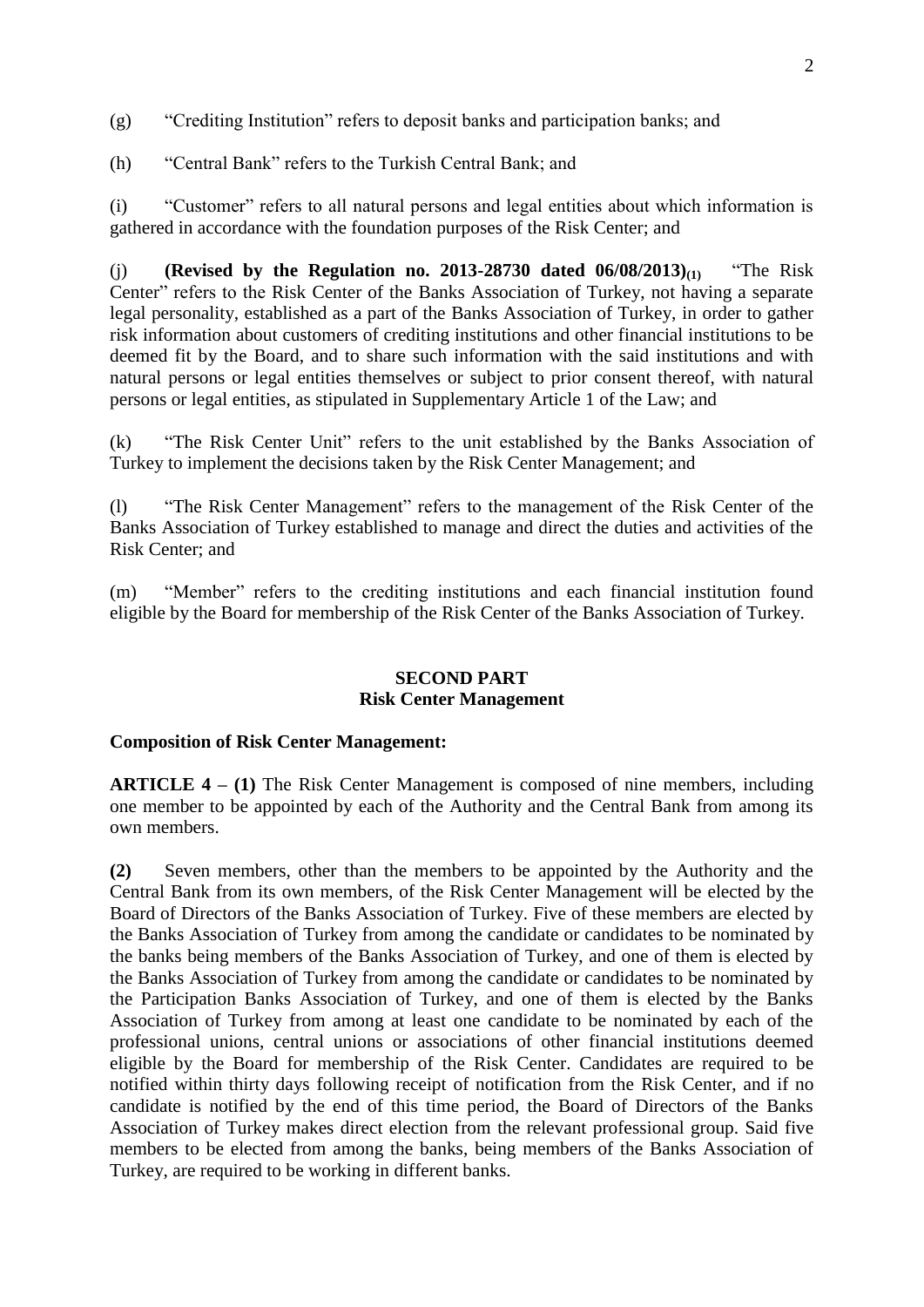**(3)** Except for the Authority and Central Bank members, the Risk Center Management members are required to satisfy the conditions and qualifications set forth in sub-paragraphs (a), (b), (c) and (d) of first paragraph of article 8 of the Law, and the conditions and qualifications sought for in the deputy general managers as stipulated in second paragraph of article 25 thereof.

**(4)** Term of office of members is three years. Any member whose term of office is over may be re-elected.

**(5)** If and when a member loses his membership qualifications, or dies, or is interdicted, or resigns from membership, or his signature authorization is removed by the Board, or his relationship with his institution, also including the Authority and the Central Bank, ceases to exist, or his institution's operating license is cancelled, or he fails to attend a total of three members in a calendar year without a valid excuse, or he attends a meeting, but fails to sign in a timely manner the decisions of the Risk Center Management, or he fails to notify in writing the reasons of his dissenting vote in a timely manner, his membership terminates.

**(6)** If and when a member's membership terminates, the relevant articles of this Regulation are applied. If no candidate is nominated within thirty days following receipt of a notification from the Risk Center, the Board of Directors of the Banks Association of Turkey makes direct elections from the relevant professional group. Term of office of this member is also three years.

**(7)** A President and a Vice President are elected from among members by votes of at least five members to the Risk Center Management. If the election cannot be made in the first two tours, the candidate who takes the highest votes in the third tour to be organized with two candidates taking the highest votes in the second tour will be deemed to have been elected.

**(8)** If and when the President or Vice President cannot attend a meeting, that meeting will be managed by a person to be elected by the members from among themselves.

# **Risk Center Management Meeting, Meeting and Decision Quorums and Implementation of Decisions:**

**ARTICLE 5 – (1)** The Risk Center Management meets at least once a month upon call of Risk Center Management President. Meeting agenda created by also taking into consideration the applications filed to the Risk Center Unit for inclusion of certain topics in the meeting agenda is notified to members in writing no later than seven days prior to the meeting. However, in emergencies, The Risk Center Management President may call the Risk Center Management for an immediate meeting, irrespective of the notice period of seven days. No decision about topics not included in the agenda may be taken in the meeting.

**(2)** Meeting quorum requires presence of at least six members. Decisions are taken by affirmative vote of at least five members. Every member has one vote in management. Use of dissenting vote or non-use of any vote is considered as negative vote.

**(3)** Decisions taken by the Risk Center Management are recorded in the Risk Center decisions book in chronological order and are serially numbered. Each decision is signed by members within no later than one month following the date of decision.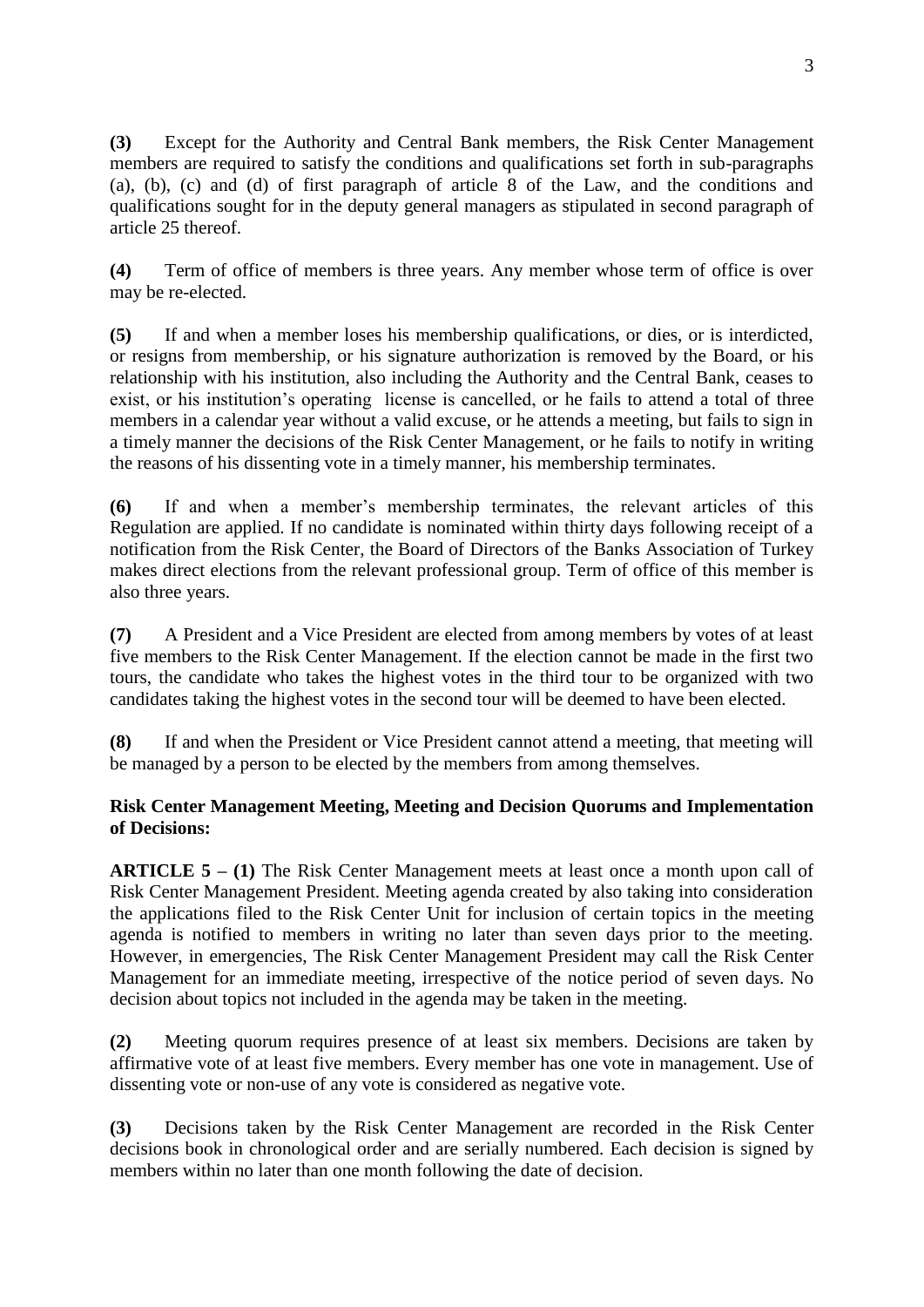**(4)** Decisions taken by the Risk Center Management are implemented by the Risk Center Unit within the frame of the principles to be determined by the Board of Directors of the Banks Association of Turkey.

**(5)** Remunerations payable to members of the Risk Center Management are also determined by the Board of Directors of the Banks Association of Turkey.

## **Duties and Powers of Risk Center Management:**

**ARTICLE 6 – (1)** The Risk Center Management's duties and powers are:

- **(a)** To ensure that risk information about customers of its members are gathered and shared;
- **(b) (Revised by the Regulation no. 2013-28730 dated 06/08/2013)(1)** If and when natural persons or legal entities file a written and reasoned demand for disclosure and provision of risk information to them or it is proven that they have consented to disclosure and provision of such risk information to a natural person or legal entity other than crediting institutions and financial institutions deemed fit and eligible by the Board, to disclose and give the said information against a certain fee to be paid by the demanding party;
- **(c)** To request its members to give all kinds of information about their customers in line with its foundation purposes;
- **(d)** To identify and define the failure in timely provision of information requested from the members, or late or incomplete delivery thereof, or delivery of information with control errors or other notification errors, and to determine principles and procedures relating to duration and scope of stoppage of flow of information to the relevant member as a sanction applicable against such failures, and to implement said sanctions, and if required, to report the sanctioned members to the Authority, and to inform the Board of Directors of the Banks Association of Turkey thereabout;
- **(e)** If and when deemed necessary, to request independent audit firms to conduct an audit on information systems of the members, in the sole cost of the relevant member;
- **(f)** To stop the flow of information to a member which fails to take actions and measures for confidentiality of information and documents received from the Risk Center;
- **(g)** To request information from private law legal entities and public administrations and entities and professional organizations considered as public entities and their upper organizations in line with its foundation purposes;
- **(h)** To sign agreements for exchange of information with private law legal entities and public administrations and entities and professional organizations considered as public entities and their upper organizations in line with its foundation purposes, subject to prior assent of the Board;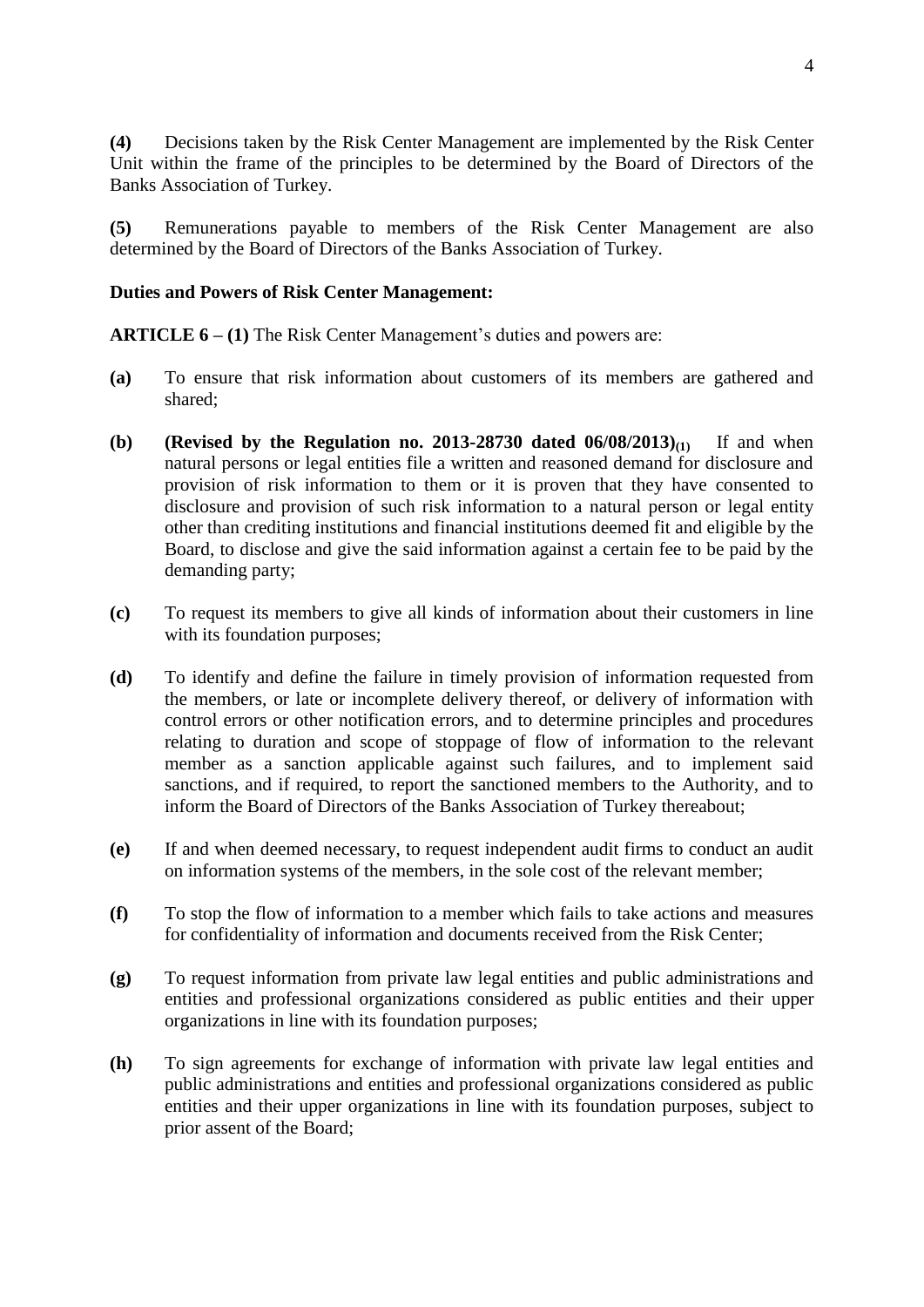- **(i)** To transmit all kinds of information gathered as above to the Authority and the Central Bank in the predetermined format and within the predetermined duration;
- **(j)** To determine amounts of subscriptions, commissions, additional commissions and fees to be collected;
- **(k)** Where the exchange of information is performed through companies founded by at least five banks pursuant to forth paragraph of article 73 of the Law, to express its opinions to the Board of Directors of the Banks Association of Turkey about selection of the relevant companies and agreements to be signed with those companies, and to follow up the implementation of the signed agreements;
- **(l)** To incorporate working groups for taking suggestions and opinions as a result of investigations, researches and assessments on any topics deemed necessary, and to formulate the working procedures and principles of such working groups;
- **(m)** To issue circulars for implementation of the topics and subjects it is authorized to regulate as per this Regulation;
- **(n)** To present to the Board of Directors of the Banks Association of Turkey its proposals for amendments and changes in this Regulation and other regulations pertaining to the Risk Center;
- **(o)** In addition to the methods of application set forth in this Regulation, to determine and formulate the procedures and principles and methods of taking applications and collecting the fees via internet, automatic teller machine, call center and similar other alternative distribution channels; and
- **(p)** To determine according to the method of application the principles and procedures of information as to receipt of the customer's consent and as to content of such consent.
- **(q) (Revised by the Regulation no. 2013-28730 dated**  $06/08/2013$ **)<sub>(2)</sub> To determine and** set down the procedures and principles relating to other methods of delivery, including the delivery through members, in addition to the methods of delivery of the risk center report as specified in the Regulation on Procedures and Principles of Delivery of Information of Customers of Members of Risk Center of the Bankers Association of Turkey Held by Risk Center Either to Themselves or to Persons or Entities Designated and Approved by Them, published in the Official Gazette edition 28260 on 10/04/2012.

**(2)** The Risk Center Management is responsible towards the Board of Directors of the Banks Association of Turkey for its activities and operations.

**(3)** Actions and measures deemed fit by the Board and the Central Bank will be taken and implemented urgently by the Risk Center Management.

# **Representation:**

**ARTICLE 7 – (1)** The Risk Center Management is represented by joint signatures of at least two members of it, at least one of them being the President or the Vice President.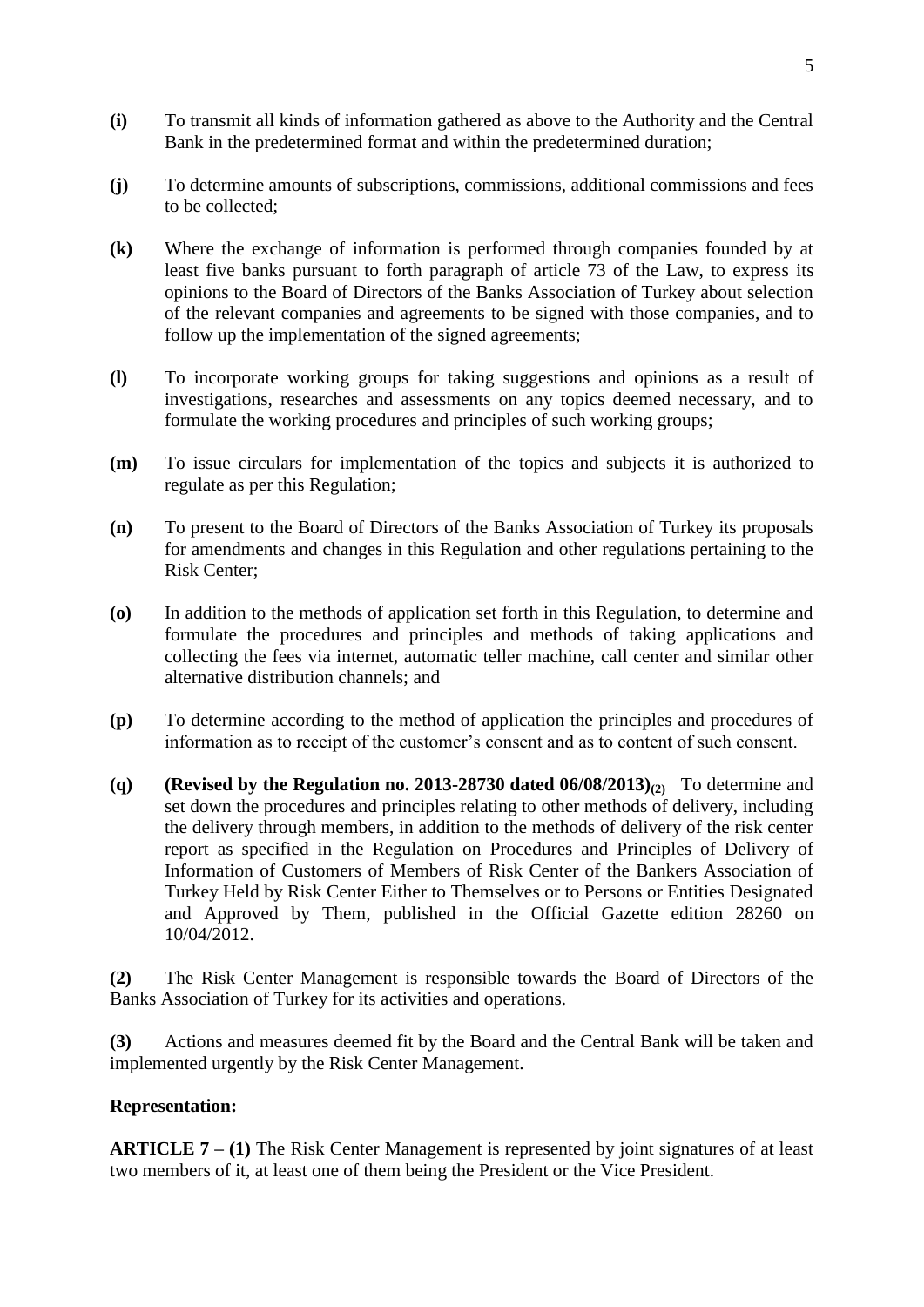**(2)** The Risk Center is represented by the Banks Association of Turkey in and towards official authorities and governmental bodies, courts and third parties.

## **Establishment of Internal Control and Internal Audit Systems:**

**ARTICLE 8 – (1)** The Banks Association of Turkey establishes an effective internal control and internal audit system in its own organization for the purpose of ensuring that the Risk Center activities and operations are carried out correctly, safely and continuously. Where the activities and operations are carried out through companies founded by at least five banks pursuant to the forth paragraph of article 73 of the Law, the Banks Association of Turkey will not be obliged to establish this system in its own organization, and will ensure that this internal control and internal audit system is established in the said companies. Internal audit services may also be outsourced. However, in the case of internal audit services which may lead to the learning of secrets of banks or bank customers within the scope of article 73 of the Law, the companies will be required to perform this service through personnel employed in their own organizations.

## **THIRD PART Sharing of Information**

## **Scope, Format and Contents of Information To Be Provided by Members to the Risk Center:**

**ARTICLE 9 – (1)** The following information will be provided to the Risk Center:

- **(a)** Amount of limits, available as of the date of notification, of receivables arising out of cash and non-cash loans, funds and activities allocated to natural persons or legal entities the credit limit of whom is equal to or above the minimum notification limit to be determined by the Risk Center Management, by customers; and
- **(b)** Total number and amount of receivables arising out of credit risks, cash and non-cash loans, funds and activities made by or through the members available to their customers, and the interests and profit shares relating thereto, and total number and amount of receivables arising out of cash and non-cash loans, funds and activities opened during the relevant notification period and settled before the due dates thereof, and the information of delays in repayment of them as will be determined by the Risk Center Management, by customers or accounts; and
- **(c)** Credits and other receivables classified as frozen debts pursuant to provisions of subparagraphs (c), (d) and (e) of first paragraph of article 4 of the Regulation on Procedures and Principles of Determination of Characteristics of Credits and Other Types of Receivables by Banks and of Reserves To Be Set Aside For Them, published in the Official Gazette edition 26333 on 1/11/2006, by customers;
- **(d)** Receivables posted to the account of Receivables To Be Liquidated and Receivables Written Off in accordance with provisions of the Communiqué on Procedures and Principles of Reserves To Be Set Aside For Receivables of Financial Leasing,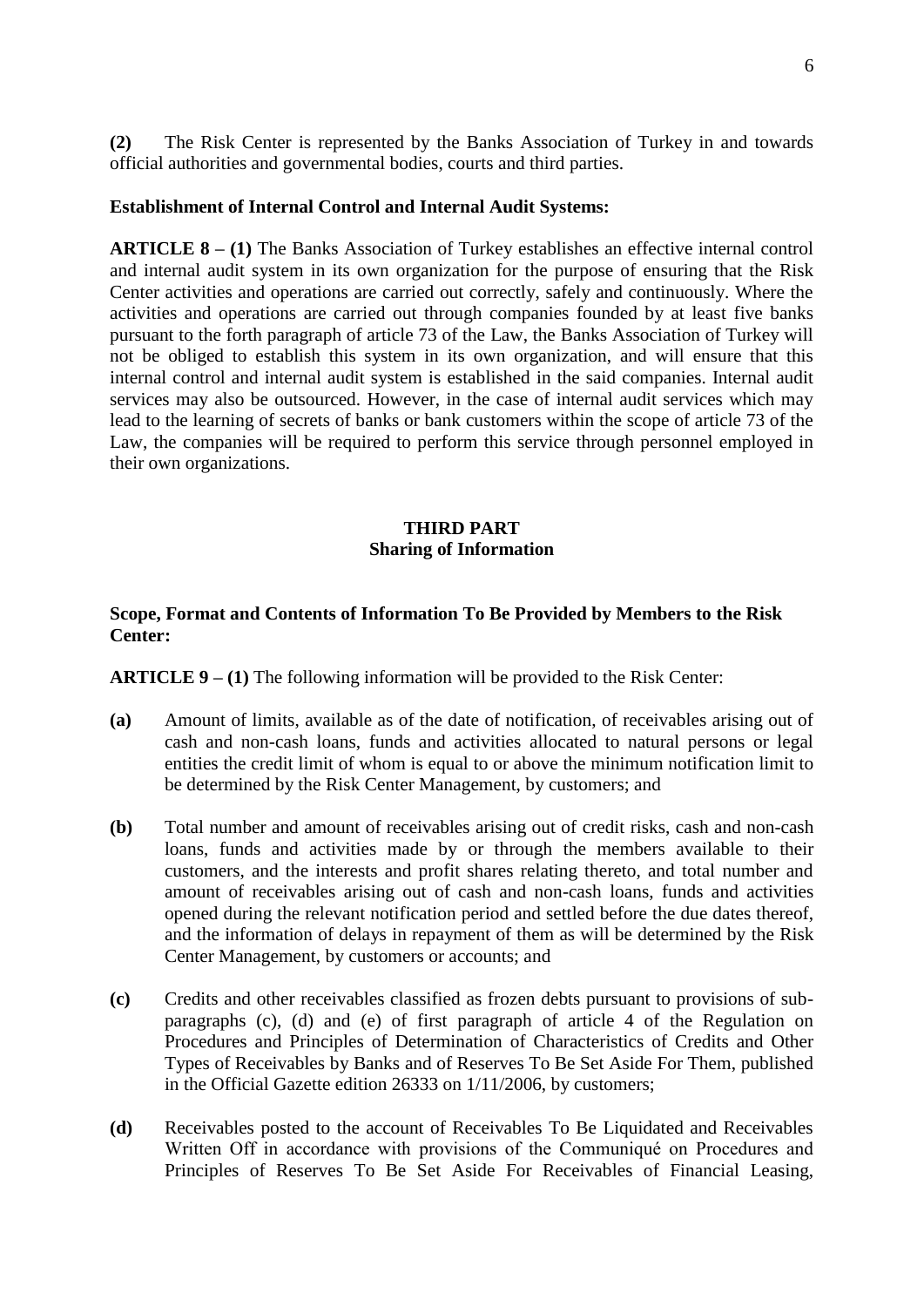Factoring and Financing Companies, published in the Official Gazette edition 26588 on 20/7/2007, and similar receivables of other financial institutions to be deemed fit and eligible by the Board, by customers;

- **(e)** Identity data of natural person customers who owe debts to be liquidated towards the members, and other information to be determined by the Risk Center Management;
- **(f)** Non-payment protests above the minimum notification limit to be determined by the Risk Center Management, by promissory notes, and protested promissory notes below this limit, by number and amount thereof in a single item;
- **(g)** Information about cheques paid or registered as dishonored cheque, and account holder thereof;
- **(h)** Other information to be determined by the Board in line with foundation purposes of the Risk Center; and
- **(i)** Other information to be determined by the Risk Center Management in line with foundation purposes of the Risk Center, with prior assents of the Board and the Central Bank.

**(2)** The Risk Center Management is authorized to determine whether a minimum notification limit will be applied or not, or what will be the amount thereof.

# **Sharing of Information Held By the Risk Center With Members:**

**ARTICLE 10 – (1)** Credit limit and credit risk information will be combined separately for each customer, and will be collectively reported as of the notification period to the members who give information about these customers.

**(2) (Revised by the Regulation no. 2012-28502 dated 19/12/2012)(1)** Members who make credit limit and credit risk notifications on customer basis may individually receive the credit limit and credit risk information, and the information referred to in sub-paragraphs (c) and (d) of first paragraph of article 9, and information about paid checks, on inquiry basis, about members who have customers or who do not have customers.

**(3) (Revised by the Regulation no. 2012-28502 dated 19/12/2012)(1)** The dishonored check information and the non-payment protests are periodically shared with members.

**(4)** Identity data of natural person customers who owe debts to be liquidated towards the members are shared with members who make credit limit and credit risk notifications separately for their customers.

**(5)** The Risk Center Management shares with its members both the information received from private law legal entities and public administrations and entities and professional organizations considered as public entities and their upper organizations, and the information obtained as per the agreements signed for exchange of information, by taking into account the information needed by its members in order to measure the risks to be exposed, and to regularly analyze and monitor the financial situation of their counterparties.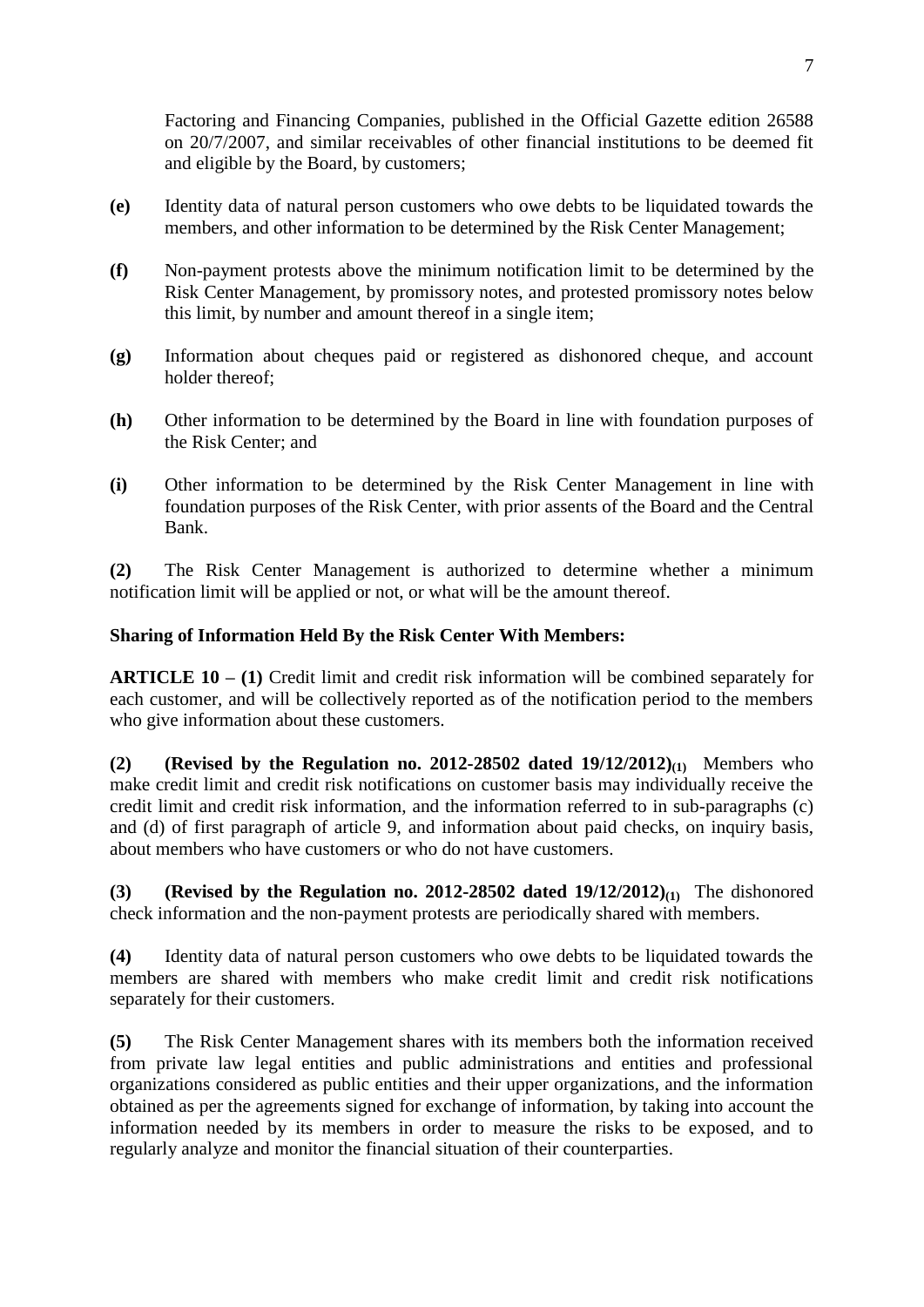**(6)** The Risk Center may produce and share various different products, information sets or reports in accordance with its foundation purposes by making use of the data gathered therein.

**(7)** The Risk Center Management is authorized to determine other information to be shared, and members with whom such information will be shared, in line with the foundation purposes of the Risk Center, with prior assents of the Board and the Central Bank.

# **Demand of Information by the Risk Center From Source Institutions:**

**ARTICLE 11 – (1)** The Risk Center is authorized to demand information from private law legal entities and public administrations and entities and professional organizations considered as public entities and their upper organizations in line with foundation purposes of the Risk Center, without prejudice to the law provisions pertaining to privacy of private life and family life.

# **Agreements of the Risk Center on Exchange of Information:**

**ARTICLE 12 – (1)** The Risk Center is authorized to enter into agreements for exchange of information with private law legal entities and public administrations and entities and professional organizations considered as public entities and their upper organizations in line with foundation purposes of the Risk Center, with prior assent of the Board. Pursuant to and under said agreements, only the risk information held by the Risk Center and approved by the customer are shared with the said private law legal entities and public administrations and entities and professional organizations considered as public entities and their upper organizations. Accordingly, the approval received from the customer and regulated separately from all and any agreements shows and states the private law legal entities and public administrations and entities and professional organizations considered as public entities and their upper organizations the information of whom will be shared, and the scope of information to be shared, and the duration of sharing.

# **Principles of Application of Natural Persons or Legal Entities to the Risk Center:**

**ARTICLE 13 – (1)** Natural persons or legal entities apply to the Risk Center in writing for provision and delivery of their own information to themselves or to third parties.

**(2) (Revised by the Regulation no. 2013-28730 dated**  $06/08/2013$ **<sub>(1)</sub>** Principles and procedures relating to application and approval process for provision and delivery of information relating to natural persons or legal entities to themselves or with their prior consent, to natural persons or legal entities designated by them, will be regulated by a separate Regulation.

# **Information of Authority and Central Bank:**

**ARTICLE 14 – (1)** The Risk Center provides all kinds of gathered information to the Authority and the Central Bank in the requested format and within the time period specified.

# **Information To Be Made Public:**

**ARTICLE 15 – (1)** The Risk Center periodically makes public the statistical data and information pertaining to consolidated credit limit and credit risk, protested promissory notes,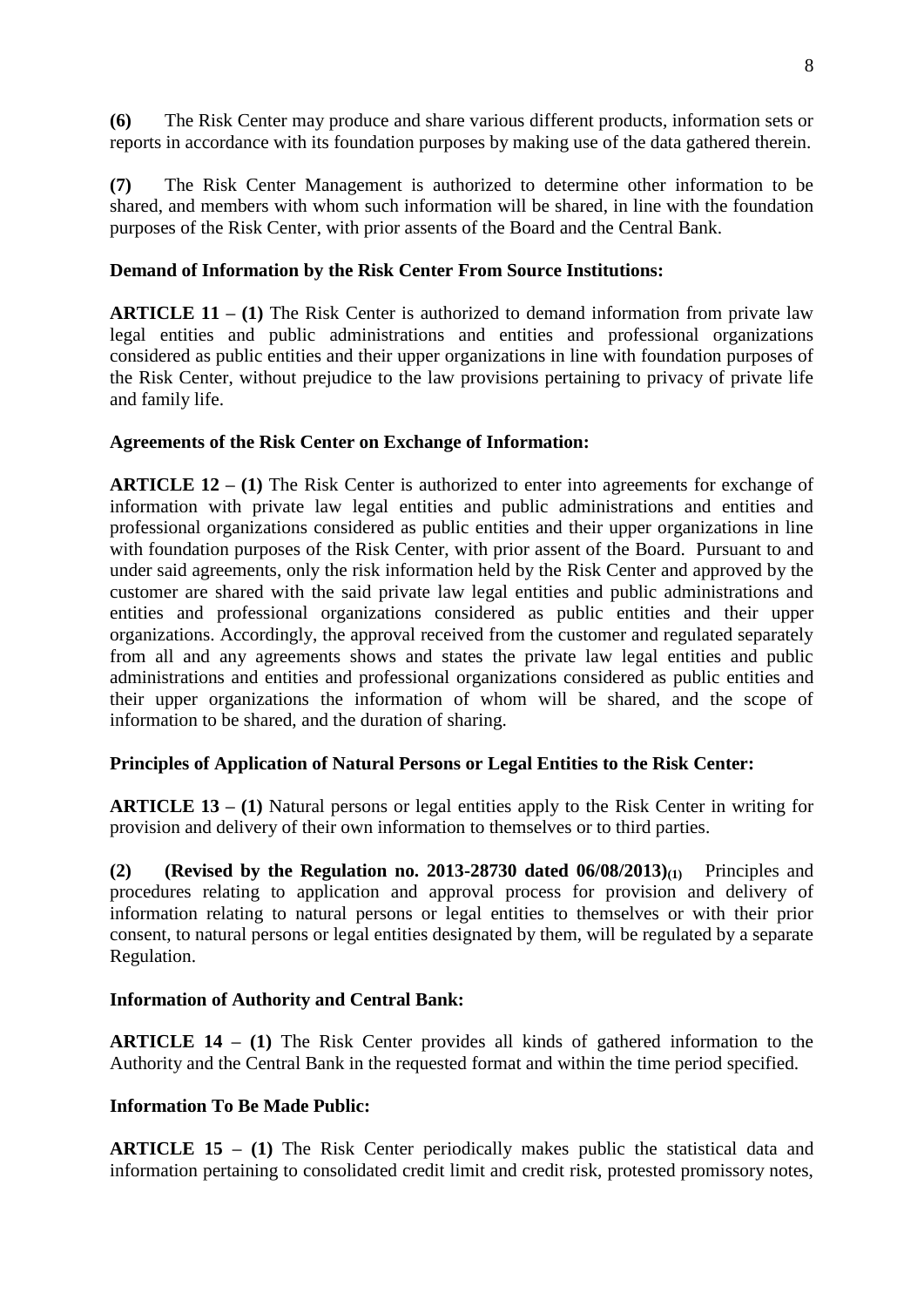paid cheques and dishonored cheques, and other statistical data and information deemed fit by the Risk Center Management.

## **Exchange of Information Through Companies:**

**ARTICLE 16 – (1)** If and when the Risk Center carries out the exchange of all kinds of information through companies founded pursuant to forth paragraph of article 73 of the Law:

- **(a)** Exchange of information made by companies cannot be subcontracted to another service provider.
- **(b)** Companies will establish an internal control and internal audit system in their own organization. Internal audit service may be outsourced. However, in the case of internal audit services which may lead to the learning of secrets of banks or bank customers within the scope of article 73 of the Law, the companies will be obliged to perform this service through personnel employed in their own organizations.
- **(c)** Companies are prohibited to use, disseminate, disclose or transfer the Risk Center database in their own interests or in interests of third parties. Ownership, copyrights and other rights and interests of all kinds of software, models, reports and similar other products produced and developed by making use of information held in the Risk Center belong to the Risk Center.
- **(d)** Companies establish the process of collection, storage and sharing of information of the Risk Center separately from their own processes, and take all kinds of actions and measures for the purpose of this separation.

**(2)** The Risk Center is authorized to perform audits in companies, providing that such audits are kept limited only by the activities carried out under agreements.

**(3)** If and when the Risk Center wishes to perform the exchange of all kinds of information through companies founded pursuant to forth paragraph of article 73 of the Law, then the Board's assent is taken about selection of the said companies.

#### **FORTH PART Liabilities**

## **Liabilities of the Risk Center Members:**

**ARTICLE 17 – (1)** Each of the members is liable:

- **(a)** To give truly, completely and in a timely manner all kinds of information and documents which are requested by the Risk Center pursuant to and under this Regulation;
- **(b)** To enter into a confidentiality agreement with the Risk Center and to take all kinds of actions and measures for confidentiality of all and any information and documents received from the Risk Center;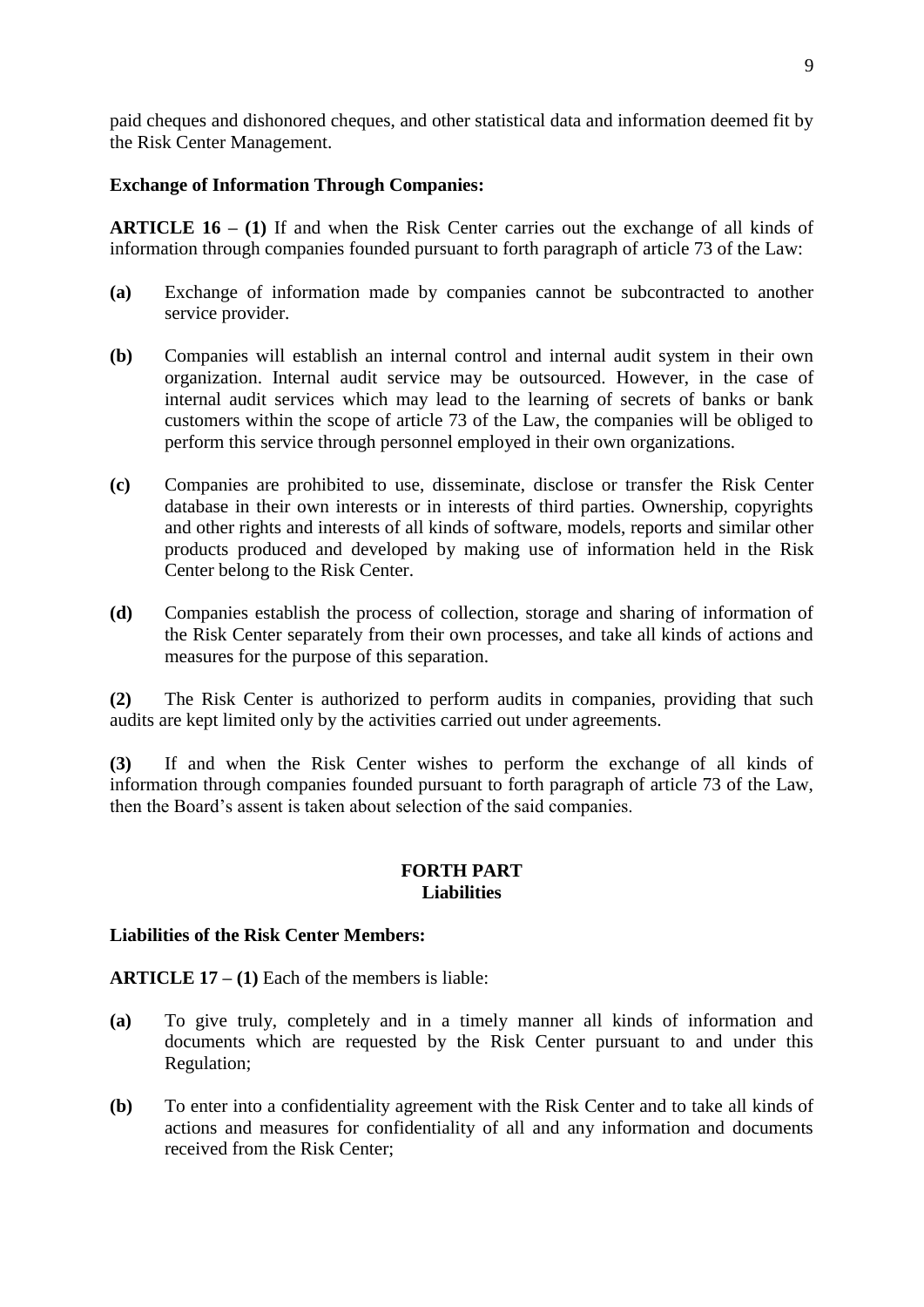- **(c)** To use the information obtained from the Risk Center only in its own internal deals and transactions, and not to share the same with any natural person or legal entity, including, but not limited to, other members;
- **(d)** To establish and maintain in good operating order the infrastructure required for performance of its obligations and liabilities;
- **(e)** If demanded by the Risk Center, to cause independent audit firms to conduct an audit on information system in its sole cost and account;
- **(f)** To appoint and name to the Risk Center at least one responsible officer authorized to represent it for the sake of coordination with the Risk Center;
- **(g)** To monitor the conditions of eligibility of its personnel appointed as a member of the Risk Center Management, and to report any changes therein; and
- **(h)** To pay on or before due dates the subscriptions, commissions, and in the case of failure in timely provision of information requested from the members, or late or incomplete delivery thereof, or delivery of information with control errors or other notification errors, to pay the additional commissions.

# **Liability of Risk Center:**

**ARTICLE 18 – (1)** The probable objections and complaints of natural persons or legal entities with regard to their information shared by the Risk Center will be addressed to the member or the source institution providing the information being the subject matter of such objection or complaint. The Risk Center will assume no liability towards its members, source institutions or third parties due to such information provided.

**(2)** The Risk Center is not obliged to check or inquire the accuracy of information given to it, and will in no case be a party to any disputes which may arise out of such information. Provided, however, that the Risk Center will be liable towards its members, source institutions or third parties due to the damages and losses caused by its own fault.

**(3)** The Risk Center is under obligation to take all kinds of actions and measures to keep in strict confidence all and any information and documents obtained hereunder.

## **Confidentiality:**

**ARTICLE 19 – (1)** All transactions and records of the Risk Center are confidential. Data and information obtained from the Risk Center may be used only in and for the receiving member's own internal deals and transactions, and cannot be shared with any natural person or legal entity, including, but not limited to, other members.

**(2)** Any person who discloses the secrets and confidential information held with the Risk Center to third parties, other than the legally authorized persons or entities, or uses, disseminates, gives, discloses, transmits or acquires the same unlawfully in his own interests or in interests of others shall be subject to the provisions of article 159 of the Law.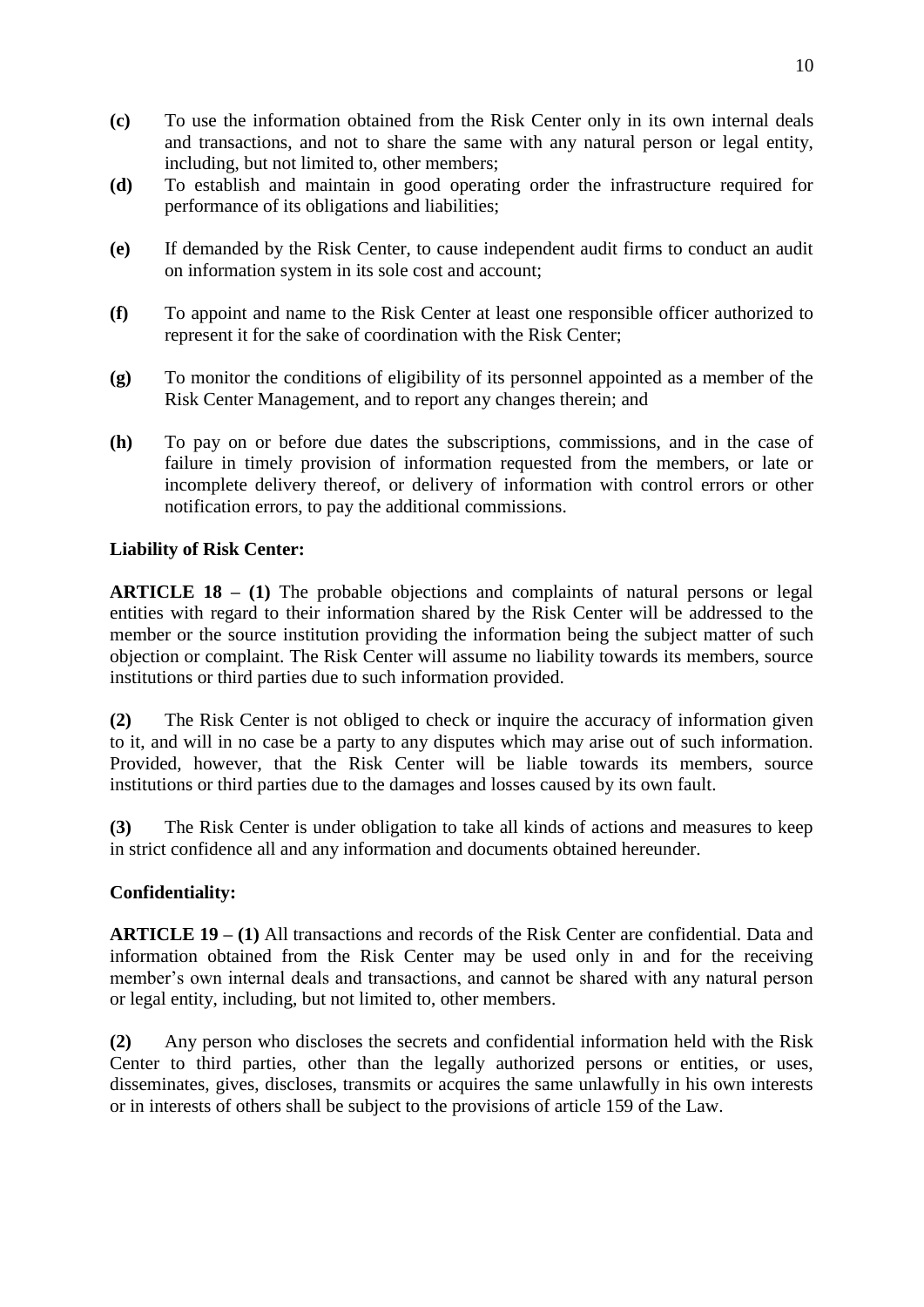# **FIFTH PART**

# **Subscriptions, Commissions, Additional Commissions and Fees**

# **Subscriptions, Commissions, Additional Commissions and Fees To Be Charged by the Risk Center:**

**ARTICLE 20 – (1)** In order to finance its operating expenses, the Risk Center is authorized to demand subscriptions, commissions and additional commissions from its members, and charge fees on natural persons or legal entities requesting a Risk Center Report.

**(2)** It is essential that the Risk Center should obtain an income adequate for financing its expenses. Income and expenses of the Risk Center are accounted and followed up separately from income and expenses of the Banks Association of Turkey, and if and to the extent the income of the Risk Center is in excess of its expenses as of the end of a fiscal year, the amount in excess will be carried forward to next year's budget of the Risk Center.

# **Subscriptions:**

**ARTICLE 21 – (1)** A member is under obligation to pay a yearly subscription to be fixed and determined by the Risk Center Management. The Risk Center Management is authorized to charge different amounts of subscription on different members by taking into consideration the relevant member's total assets, fields of business, information exchange volume, share in its sector, and similar other criteria.

**(2)** Amount of subscriptions is determined and notified to members by the Risk Center Management in March every year. It is essential for members to deposit their subscriptions in the Risk Center by the end of June, and subscriptions not deposited by members in a timely manner will be collected through legal and execution proceedings.

## **Commissions and Additional Commissions:**

**ARTICLE 22 – (1)** Each member is under obligation to pay a querying commission to be determined by the Risk Center Management on monthly basis by taking into account the unit querying cost and the total number of queries.

**(2)** Each member is further liable to pay an additional commission requested by the Risk Center Management from it, for the costs arising out of or incurred due to failure in timely provision of information requested from the members, or late or incomplete delivery thereof, or delivery of information with control errors or other notification errors.

# **Fees:**

**ARTICLE 23 – (1)** Where natural persons or legal entities request delivery of the Risk Center Report to themselves or with their prior consent, to legal entities designated by them, the fees to be charged thereinfor will be determined by the Risk Center Management within the frame of cost analysis of the subsequent year and will be published via internet website of the Risk Center.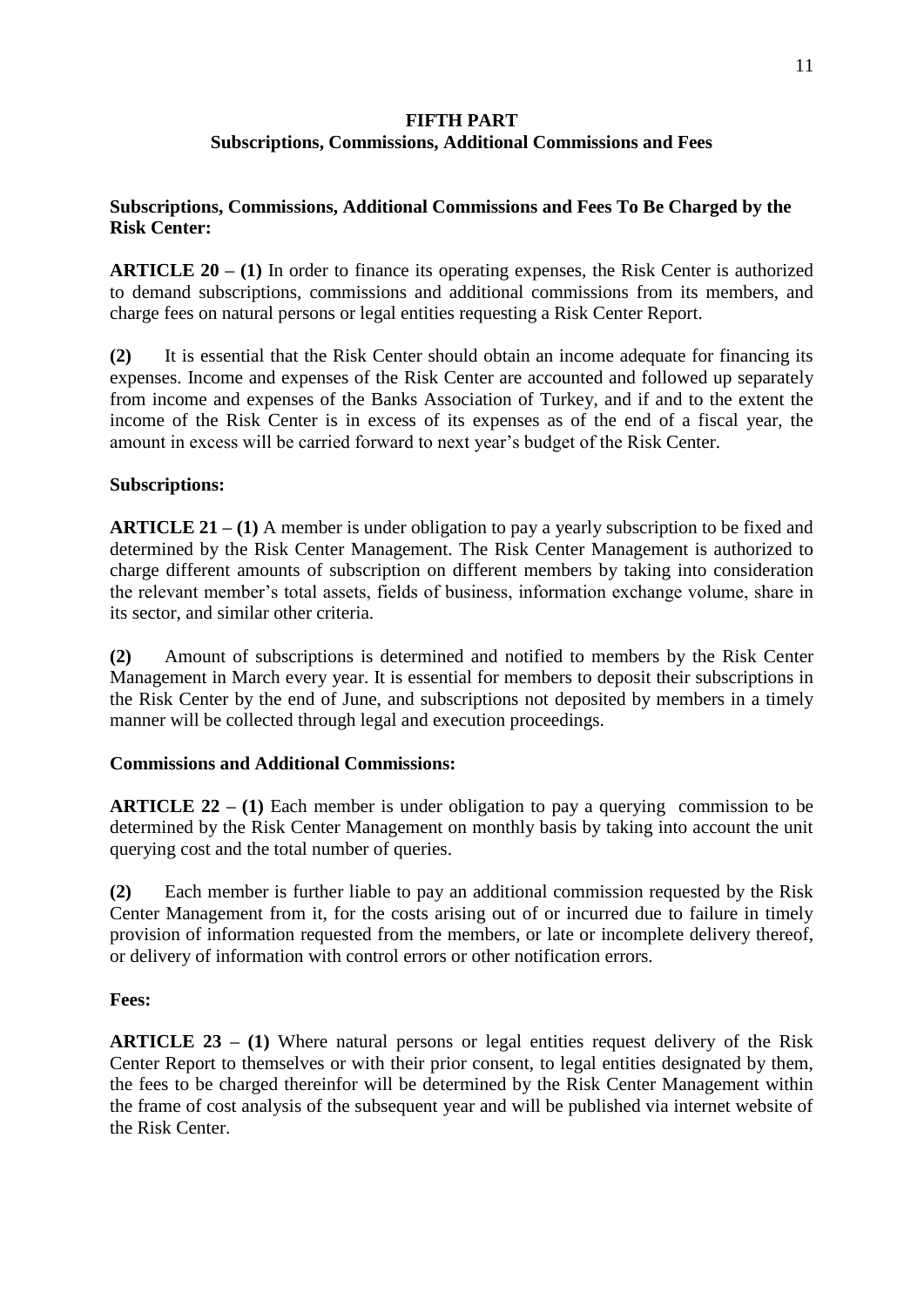# **SIXTH PART Miscellaneous and Final Provisions**

### **Remunerations:**

**ARTICLE 24 – (1)** Requests for non-payment of any remunerations to the representatives representing the members in the Risk Center Management are to be fulfilled.

## **Determination of First Subscription and Fee:**

**TEMPORARY ARTICLE 1 – (1)** If and when the Risk Center is commissioned before the year-end, the yearly subscriptions to be determined will be collected from members in proportion to the remaining portion of the year.

**(2)** Fees payable for Risk Center Report are to be determined on the estimated cost basis for the first year.

#### **Sharing of Information on Past Periods:**

**TEMPORARY ARTICLE 2 – (1)** For the period from  $1/1/2007$  to the calendar year relating to the period the Risk Center starts the sharing of information:

- **(a)** Total number and amount of receivables arising out of cash and non-cash loans, funds and activities made available and settled, and total number and amount of frozen debts (debts to be settled) reported as per sub-paragraph (b) of first paragraph of Article 9; and
- **(b)** Total number and amount of paid cheques, other than the dishonored cheques, reported as per sub-paragraph (g) of first paragraph of Article 9

are gathered separately for customers, and are shared with the relevant members.

# **Notification by Natural Person Customers Owing Debts To Be Settled Towards Members:**

**TEMPORARY ARTICLE 3 – (1)** One year after the period of completion of information pursuant to Temporary Article 2, the collection of identity data of natural person customers owing debts to be settled towards the members according to sub-paragraph (e) of first paragraph of article 9 and the sharing of such information according to forth paragraph of article 10 will be stopped. However, if the Risk Center Management considers that it will cause loss of information if the said system is terminated at the end of the said period, then this time period may be extended by 1 more year by the Risk Center Management for completion of the said deficiency.

## **Effective Date:**

**ARTICLE 25 – (1)** This Regulation will become effective as of the date of its promulgation.